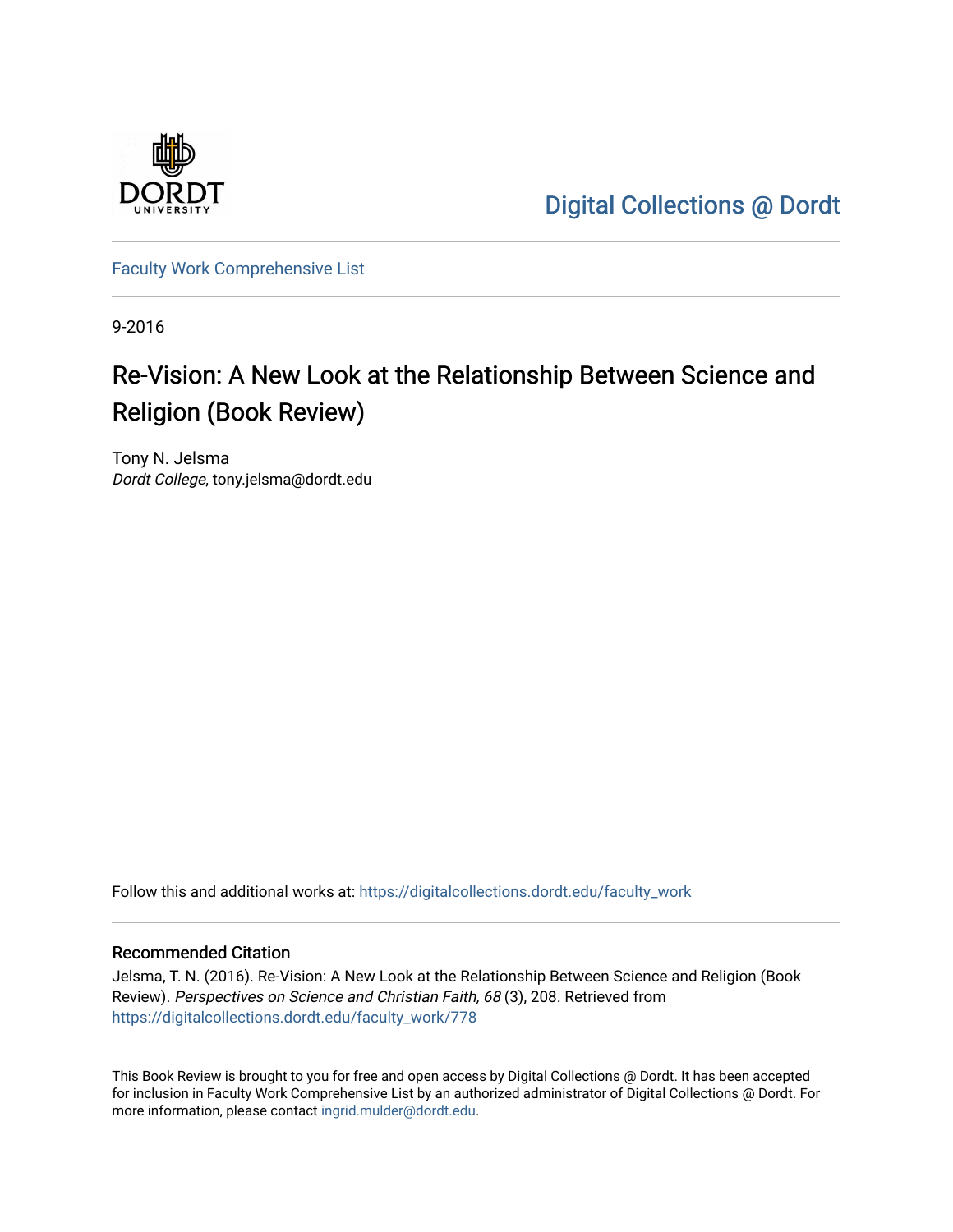### Re-Vision: A New Look at the Relationship Between Science and Religion (Book Review)

### Abstract

Reviewed Title: Re-Vision: A New Look at the Relationship Between Science and Religion by Clifford Chalmers Cain. Lanham, MD: University Press of America, 2015. 164 pp. ISBN: 0761865462.

### Keywords

book review, Clifford Chalmers Cain, Re-Vision, science, religion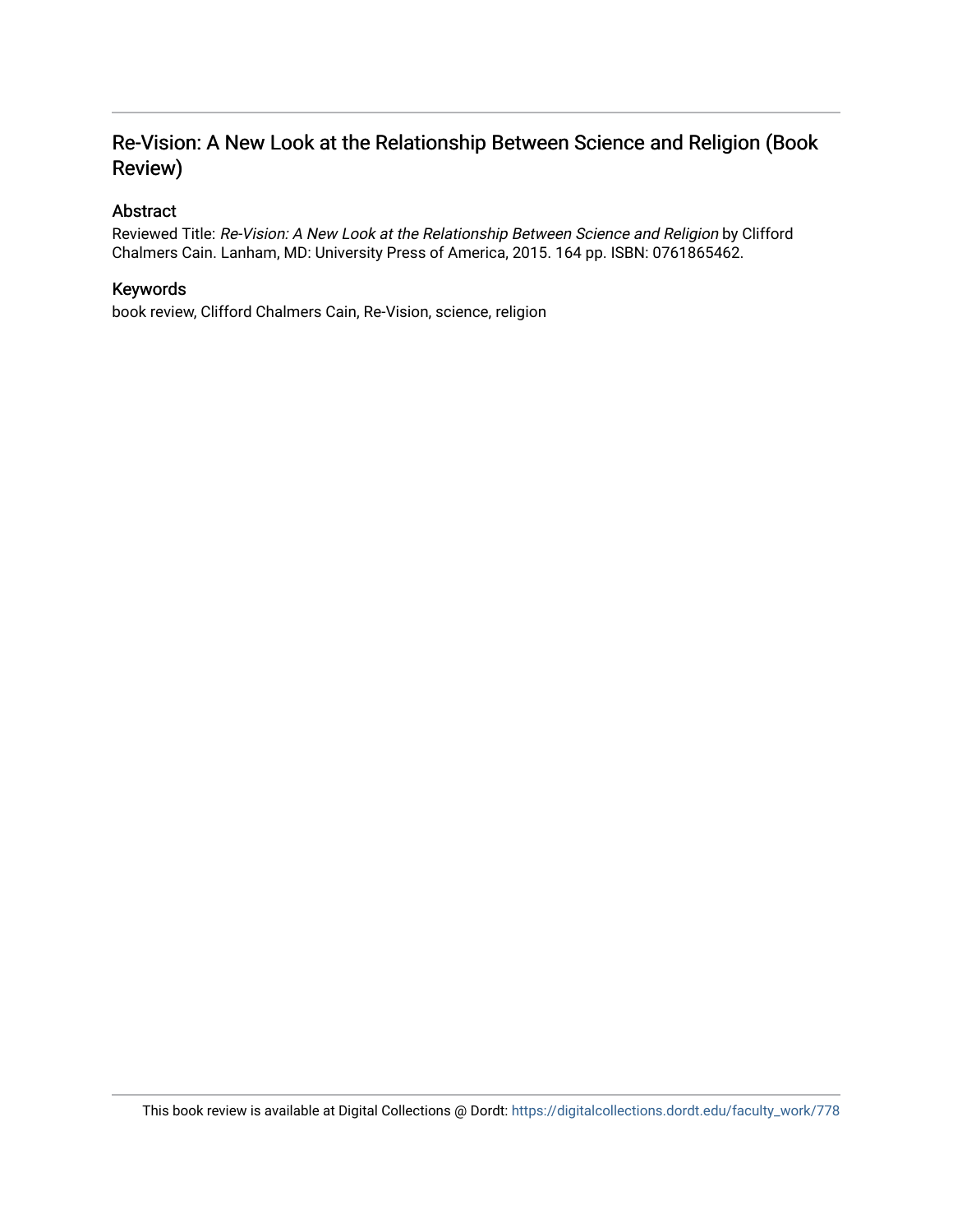# Book Reviews

For anyone who wants to read an insightful and novel way of understanding the rise of naturalism in the English-speaking world, this book is invaluable. I highly recommend the book and encourage the reader to take its historical lessons to heart.

*Reviewed by Arie Leegwater, Calvin College, Grand Rapids, MI 49546.*



**RE-VISION: A New Look at the Relationship between Science and Religion** by Clifford Chalmers Cain, ed. Lanham, MD: University Press of America, 2015. 164 pages. Paperback; \$29.99. ISBN: 0761865462.

As someone who has long been interested in the relationships between faith and science, I was intrigued when I saw that this book claimed to provide a "new look." Sadly, not only is this "look" not new, but its depiction of God is not one with which I or many *PSCF* readers would be comfortable.

Written by various faculty members at Westminster College of Missouri, the format of the book is promising enough. Clifford Chalmers Cain is Professor of Religious Studies and the primary author of the book. Other chapters, written by colleagues in the sciences and philosophy at Westminster, deal with "hot button" issues in religion and science: the Big Bang, evolution, nature-nurture, and intelligent design (ID). Cain responds to each of these chapters, showing how in his view religion interacts with these issues.

Those familiar with the literature on religion-science interactions will know Ian Barbour's four models: conflict, independence, interaction, and integration. Cain acknowledges Barbour but instead chooses the models of conflict, contrast, and conversation  $(p. 7)$ . Cain rightly rejects the conflict model, which distorts the evidence and has plagued the study of religion-science interactions. Likewise, he points out the impossibility of the contrast model, which holds that religion and science are independent. He sees the most promise in conversation between religion and science, in which each can inform the other to advance potential mutual knowledge (p. 9). In omitting the integration model, Cain evidently sees science as free from worldview presuppositions. However, in his response chapters, Cain absorbs the naturalistic worldview espoused by these authors and accommodates it into his theology. Cain holds to process theology, which denies God's omnipotence and omniscience but argues that God acts by persuasion, not decree. Thus the conversation between religion and science seems more of a capitulation on the part of religion than a conversation, which Cain

acknowledges but sees as more of a correction than an acquiescence (p. 15).

The Big Bang implies a beginning and thus someone who began the process. In his discussion of this topic, Cain confuses God's omnipotence with the speed of his action and sees the drawn-out process of creation as evidence for process theology (p. 38). Likewise, the anthropic principle is thought to be guided, not directed, by the God of process theology, even though the form of this guidance is not given.

One theological question raised by evolution is how the randomness of evolution relates to God's providential hand. When the biologist McNett states, "It requires no supernatural guidance or great cosmic direction for its operation. It cares not a whit for our destiny, hopes, or salvation …" (p. 57), he is making a theological statement, not a scientific one. Cain, in his response, affirms the doctrine of providence but cannot reconcile an omnipotent God with the naturalistic processes of evolution or with human freedom (78 ff.). Instead, he again invokes the impotent God of process theology. By contrast, I would argue that God's omnipotence is maintained in the doctrine of concurrence, which holds that God is acting directly (God's omnipotence) and we are acting (our freedom).

In his response to the chapter on the nature-nurture question, Cain rightly criticizes genetic determinism and acknowledges the role of environmental influences that shape who we are. Cain asserts that the failure of genetic determinism gives room for the human freedom that is necessary for religion's standard of morality (p. 116). Maybe so, but what then does account for human freedom? When we are converted and transformed by the renewing of our minds (Romans 12:2), do these changes come about by our actions or God's?

In the chapter on ID, the philosopher Geenen's claim (equating ID with creationism) that ID attempts "to make room for God's causal role in the physical and biological world" (p. 140) is a questionble statement. One could claim that God created the world solely through natural processes, but Geenen rejects any causality by God. Does this also exclude the persuasive God of process theology? Moreover, if the God of the Bible performed miracles in redemptive history, what about miracles in creative history? Cain rejects that the intelligent designer could be God because such a god would be a dictator, not the winsome God of his process theology.

All of this leads me to question the validity of process theology. Cain argues (p. 147) that an omnipotent